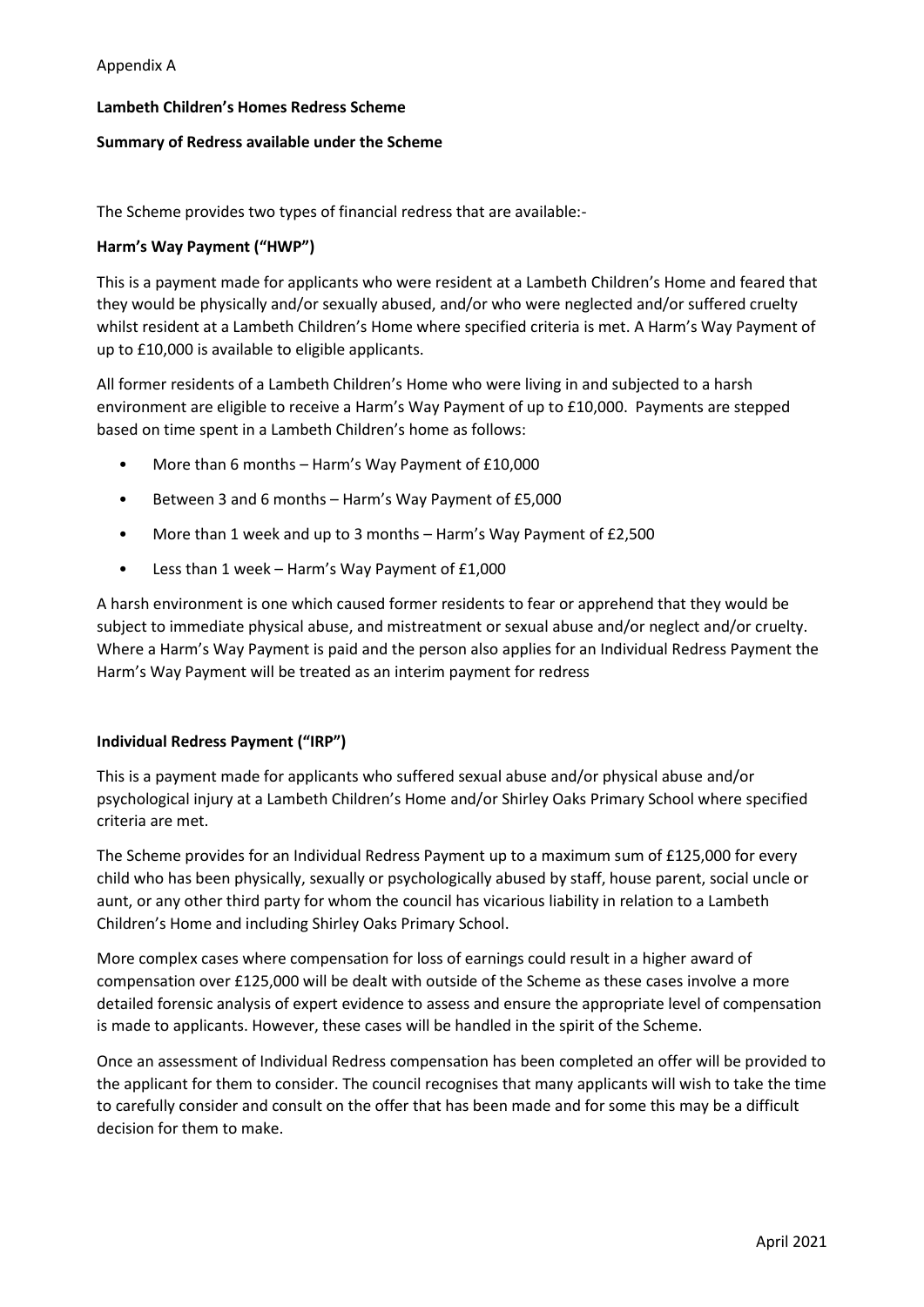## Appendix A

Offers of Individual Redress are made based upon consideration of all of the information and evidence that is made available at that time. In some cases subsequent information or evidence including medical evidence may be presented by the applicant at a later stage which upon evaluation may result in an increase in the level of compensation offered.

Compensation for any harm/consequence as a result of abuse suffered is calculated by reference to the tariff which forms part of the Scheme. The tariff contains four compensation tariff bands. Bands 1-3 are designed to compensate for pain, suffering and loss of amenity, including psychiatric/psychological injuries. In addition to damages for pain/suffering and loss of amenity Band 4 is designed to award additional compensation for loss of opportunity arising from the abuse and its effects.

## **Maximum available payment**

The Scheme provides for total compensation of up to £125,000, however complex cases where special damages could result in a higher award of compensation will be dealt with outside of the Scheme but still in the spirit of the Scheme as these cases involve a more detailed forensic analysis of expert evidence and will take longer to process.

## **Application process**

Anyone applying for compensation is required to complete an application form with as much information as possible. A more detailed account or statement is required for those applying for an Individual Redress payment. Completed applications are then verified against the information and records held by the council to determine whether the applicant meets the Scheme criteria and is accepted into the Scheme.

Applications are processed in two stages, the first is the determination of eligibility under the Scheme which is known as verification and the calculation and payment of the Harm's Way payment to eligible applicants. The second stage is determining the value of any Individual Redress payment that is due to an applicant to reflect the abuse and psychological injury suffered whilst as a child in a Lambeth Children's home.

## **Stage 1 – Verification of application and Harm's Way Payment**

The verification and Harm's Way process includes:

- Receiving & setting up new applications
- Verification & confirmation of an applicant's placement in a Lambeth Children's home
- Determination of eligibility for a Harm's Way Payment
- Making the Harm's Way Payment to eligible applicants
- Payment of fixed legal costs to an applicant's legal representative

## **Stage 2 – Individual Redress Payment**

The processing of Individual Redress Payments includes: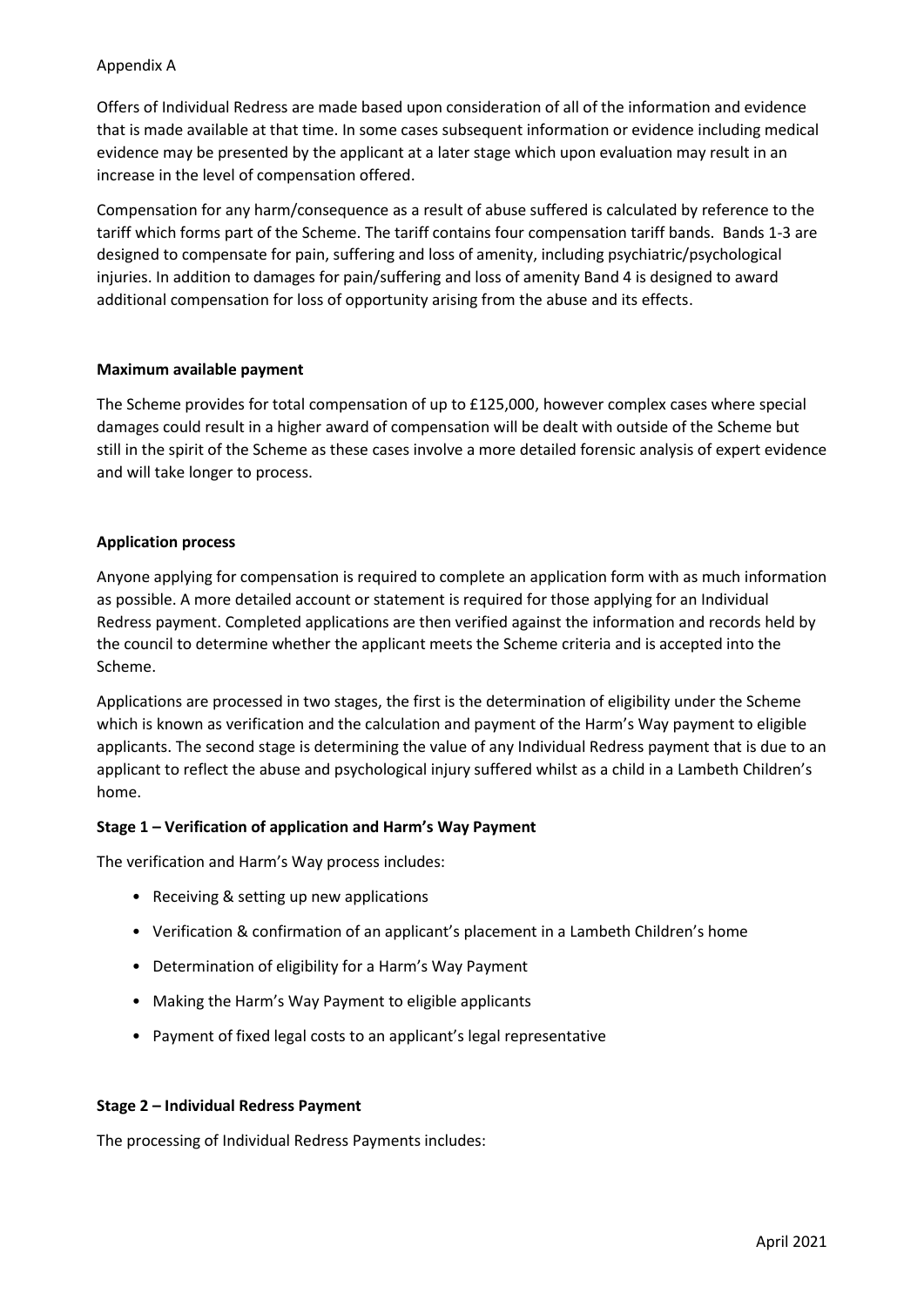- Review of relevant documentation, evidence, medical records & care records
- Sourcing of care records & preparation of social care records chronology
- Assessment of injury & appropriate compensation to be paid to reflect the severity of abuse and/or injury
- Assessment of any consequential hurt, fear and humiliation and eligible applicant has experienced and the lifetime consequences the abuse has caused
- Liaison with applicant or their legal representatives
- Arrangement of medical assessment & consideration of expert medical report
- Making interim redress payments to eligible applicants
- Making final redress payment and finalising applicant legal costs
- Offer of non-financial redress

## **Appeals process**

An Independent Appeal Panel has been established to deal with appeals made by applicants. The appeal panel is chaired by a single retired judge who is supported by a pool of 7 barristers and 5 other experts. A full appeal panel comprising of the chair, a barrister and other experts adjudicates on disputes arising concerning the amount of any Harm's Way Payment, the amount of any Individual Redress Payment and the amount of any legal costs and expenses claimed. Matters relating to eligibility under the Scheme are adjudicated on by one panel member only, the panel chair.

Appeals that are submitted by applicants are dealt with in the first instance by a 'point of contact' (a pupil barrister) appointed by the panel chair who will determine in conjunction with the panel chair the type of appeal that has been submitted and whether this requires a full panel of three to be established or whether the appeal is primarily an eligibility matter to be determined by the chair only in the first instance. The point of contact will then liaise as necessary between all parties to ensure all information is collated and presented to the chair/appeal panel for determination. This approach ensures that the appeal panel operates independently of the council.

# **LAMBETH CHILDREN'S HOMES**

Below is a list of children's homes that were run by Lambeth or its predecessor authority**\*** (and which subsequently transferred to Lambeth), either within or outside of their area, that provided accommodation for children in care.

| 1. Shirley Oaks        | 18. Monkton Street |
|------------------------|--------------------|
| 2. Almond House Hostel | 19. Mount Villas   |